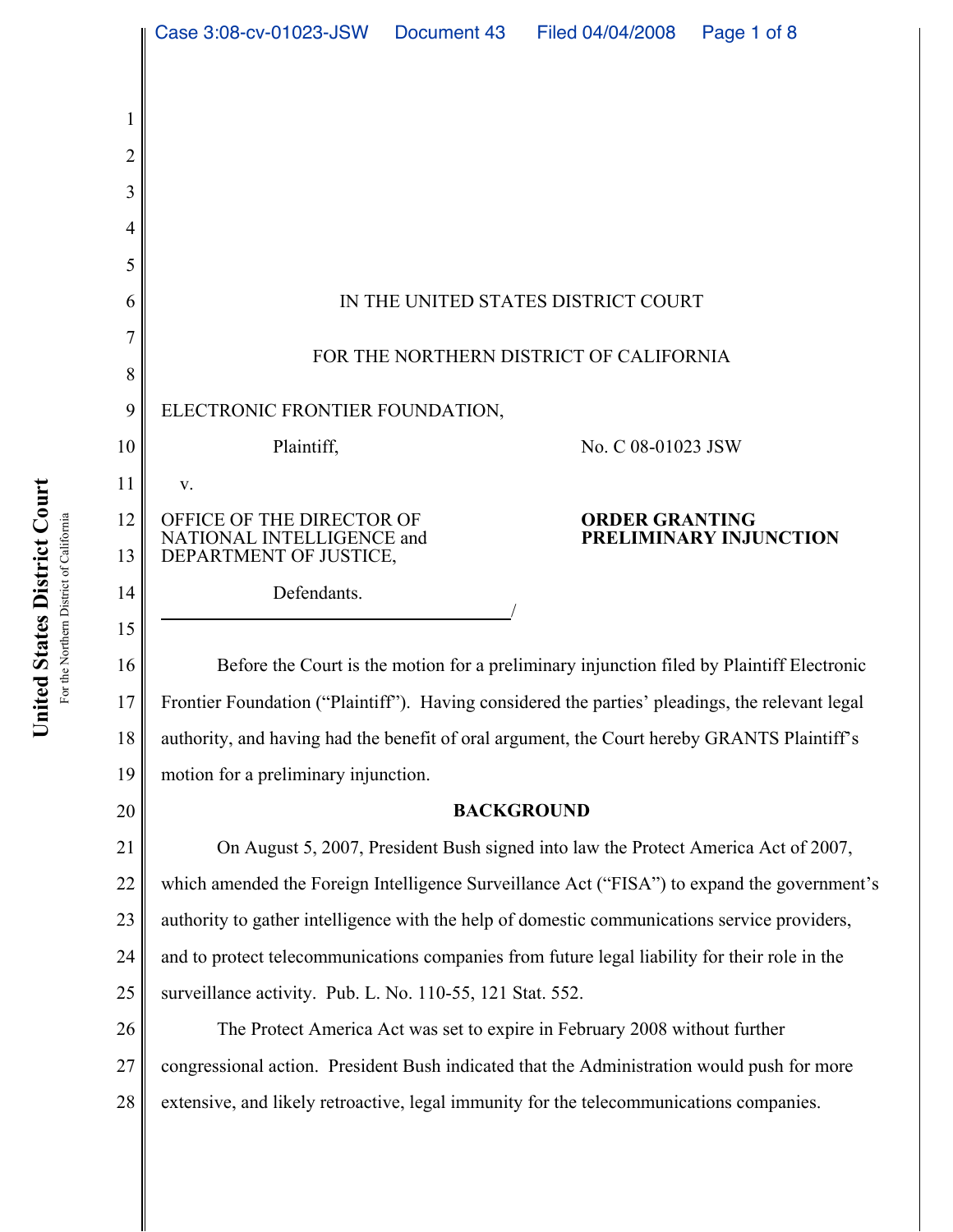1 2 3 4 5 6 7 8 9 10 11 (Declaration of Marcia Hofmann ("Hofmann Decl."), Ex. F.) Since the time of the passage of the Protect America Act, Congress has continued to consider additional changes to federal surveillance law, and Congress still is considering whether to give telecommunications carriers legal immunity for their cooperation in the government's surveillance program. The House of Representatives passed the RESTORE Act of 2007, which would not protect telecommunications carriers from civil liability. H.R. 3773 (as passed by House). On February 21, 2008, however, the Senate passed a version of legislation to amend FISA, which purports to require dismissal of any state or federal lawsuit against a telecommunications carrier for facilitating government surveillance, if the Attorney General certifies to the court that the company was assisting in certain intelligence activity authorized by the President. H.R. 3773, FISA Amendments Act of 2008 (amendment as agreed to by Senate).

12 13 14 15 16 17 18 19 20 21 This action arises under the Freedom of Information Act ("FOIA"), 5 U.S.C. § 552. Plaintiff, the non-profit Electronic Frontier Foundation, seeks a preliminary injunction ordering defendants, the Office of the Director of National Intelligence ("ODNI") and the Department of Justice ("DOJ") to expedite the processing and release of records concerning efforts of the agencies and the telecommunication industry to push for changes to federal surveillance law, especially to ensure that telecommunications carriers are not held accountable for their participation in recent governmental surveillance efforts. Defendants ODNI and the DOJ acknowledge that the requested information qualifies for expedited processing, but nonetheless, the defendant agencies have failed to process Plaintiff's requests within the statutory time frame of twenty business days for a standard request that is not entitled to expedited treatment.

22 23 24 25 26 27 28 Plaintiff seeks an order compelling the timely processing and production of the requested documents. Plaintiff contends that such production is critical because the information requested is directly relevant to understanding the agencies' roles in lobbying on behalf of telecommunications providers for legislation designed to compel the dismissal of lawsuits against the telecommunications companies, more than 40 of which are currently consolidated and pending before this Court. *In re NSA Telecommunications Records Litigation* (MDL Docket No. 06-1791 VRW).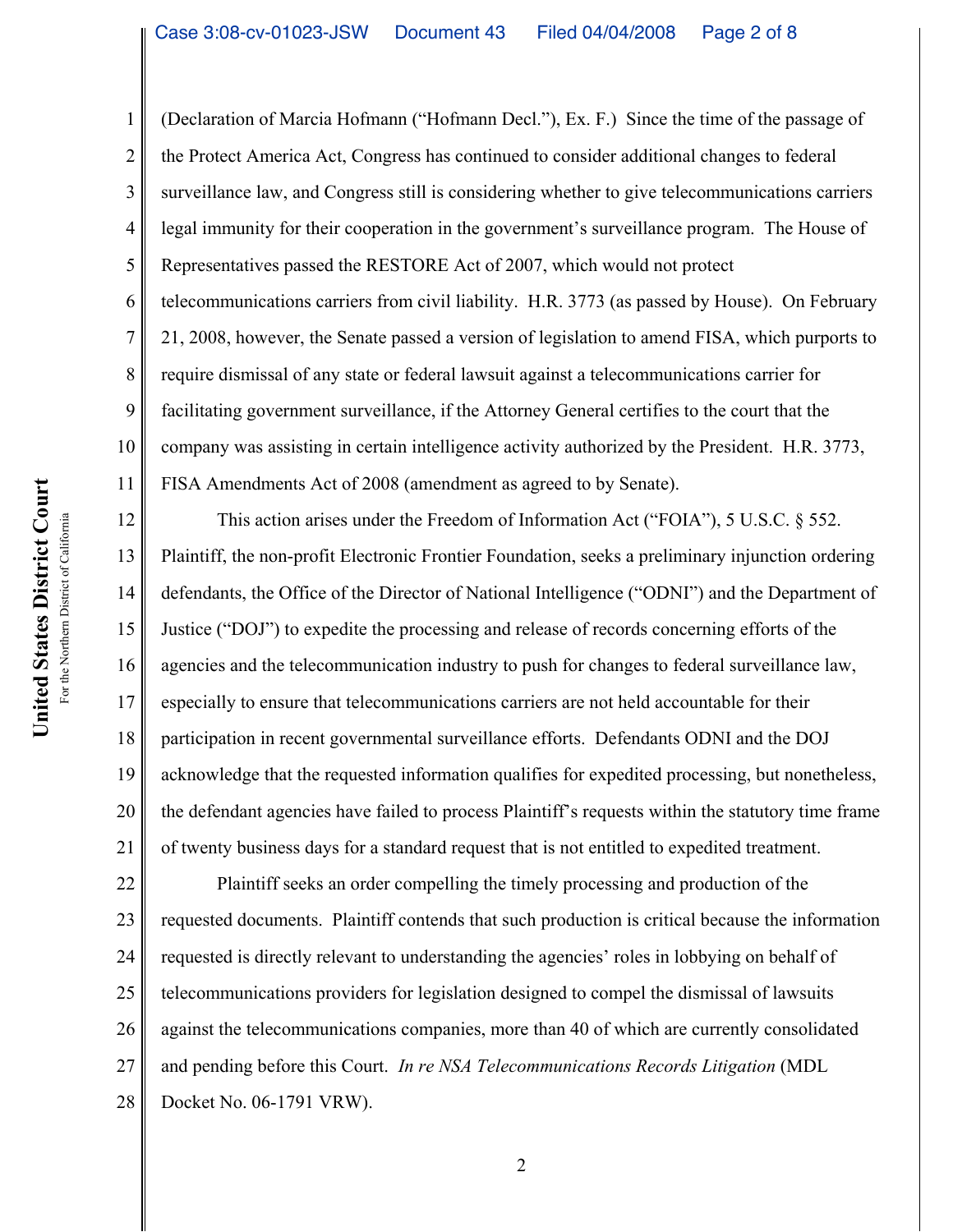1 2 3 4 5 6 7 8 9 10 11 12 13 14 15 16 17 18 19 20 21 22 23 24 25 <sup>1</sup> Each request contained the following footnote: The phrase "representatives or agents of telecommunications companies" is intended to include lobbyists and lawyers acting on behalf of such companies. According to *Newsweek*, these individuals may include, but are not limited to, "powerhouse Republican lobbyists Charlie Black and Wayne Berman (who represent AT&T and Verizon, respectively), former GOP senator and U.S. ambassador to Germany Dan Coats (a lawyer at King  $\&$ On December 21, 2007, Plaintiff faxed two letters to ODNI and the DOJ Office of the Attorney General, Office of Legislative Affairs, Office of Legal Policy, Office of Legal Counsel, and National Security Division, requesting under FOIA all records from September 1, 2007 to December 21, 2007 concerning "briefing, discussions, or other exchanges" that agency officials have had with 1) members of the Senate or House of Representatives and 2) representatives or agents of telecommunications companies concerning amendment to FISA, including any discussion of immunizing telecommunications companies or holding themotherwise unaccountable for their role in government surveillance activities. This request includes, but is not limited to, all email, appointment calendars, telephone message slips, or other records indicating that such briefings, discussions, or other exchanges took place.<sup>1</sup> (Hofmann Decl., Exs. K-N.) In each of its letters, Plaintiff requested that the processing of the requests be expedited because they seek the disclosure of information about which there is "[a]n urgency to inform the public about an actual or alleged [f]ederal [g]overnment activity," and were "made by a person primarily engaged in disseminating information," as provided in 5 U.S.C. § 522(a)(6)(E)(v)(II), 32 C.F.R. § 1700.12(c)(2), and 28 C.F.R. § 16.5(d)(1)(ii). (*Id*.) Each of the agencies granted Plaintiff's request for expedition. (*Id.*, Exs. O, P, and S.) Notwithstanding the agencies' decisions to process Plaintiff's requests (made on December 21, 2007) in an expedited fashion, to date, neither defendant has completed the processing of those requests. The agencies have, therefore, exceeded the generally applicable twenty-day statutory deadline for processing standard, non-expedited FOIA requests. *See* 5 U.S.C. § 522(a)(6)(A).

Spaulding who is representing Sprint), former Democratic Party strategist and one-time assistance secretary of State Tom Donilon (who represents Verizon), former deputy attorney general Jamie Gorelick (whose law firm also represents Verizon) and Brad Berenson, a former assistant White House counsel under President George W. Bush who now represents AT&T." Mark Hosenball and Michael Isikoff, *Case dismissed?*, NEWSWEEK, updated Sept. 26, 2007.

26

27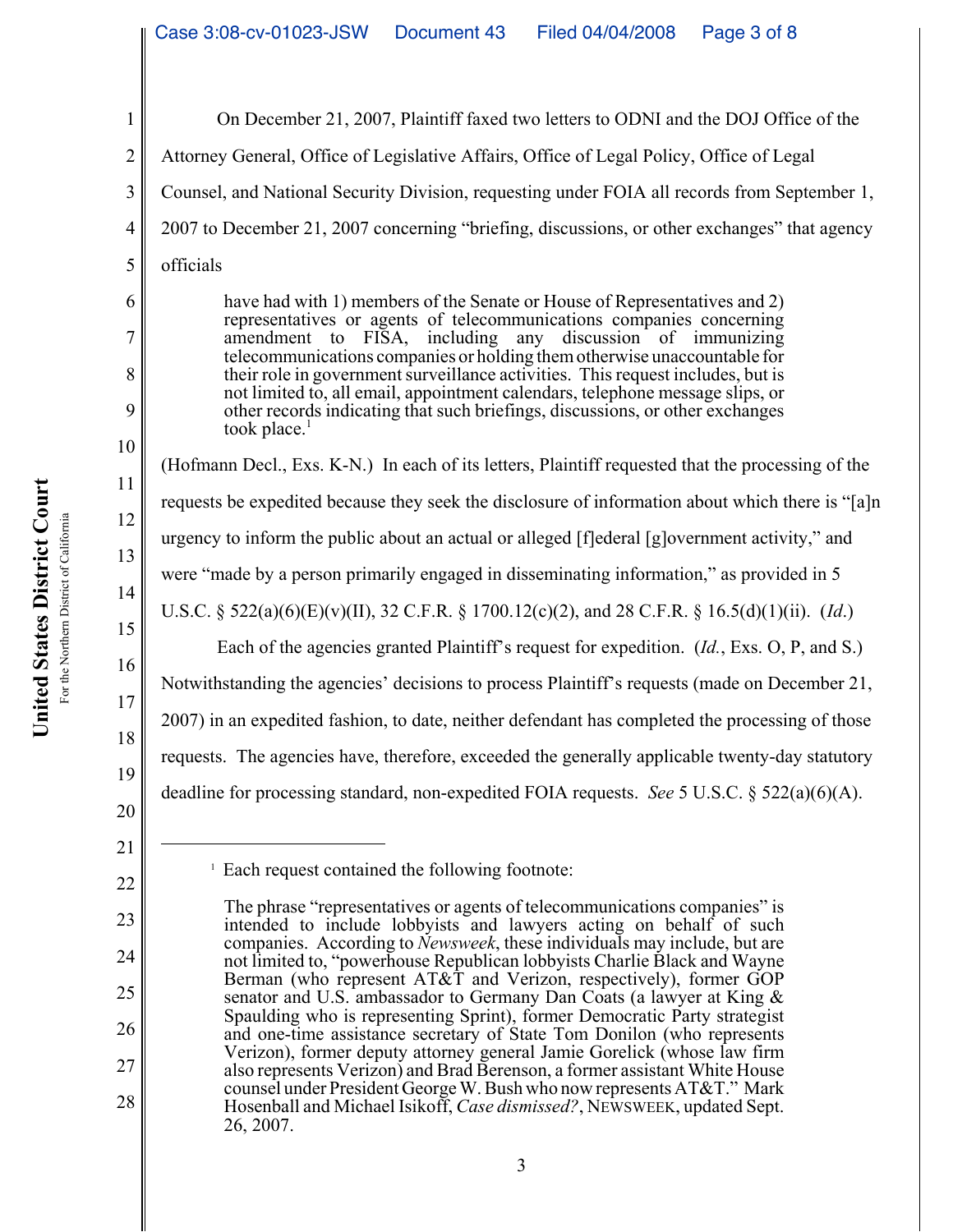13 A governmental agency normally must process FOIA requests for agency records on a first-in, first-out basis. Ordinarily, agencies must respond to FOIA requests within twenty working days of their receipt of the requests. 5 U.S.C.  $\S 552(a)(6)(A)(I)$ . In 1996, Congress amended the FOIA to provide for "expedited processing" of certain requests. *See* Electronic Freedom of Information Amendments of 1996 ("EFOIA"), Pub. L. No. 104-231, § 8 (codified at 5 U.S.C. §  $552(a)(6)(E)$ . Expedited processing entitles the requester to move immediately to front of the agency's processing queue. As part of the EFOIA, Congress directed agencies to promulgate regulations providing for expedited processing of requests for records (i) "in cases in which the person requesting records demonstrates a compelling need," and (ii) "in other cases determined by the agency." 5 U.S.C. § 552(a)(6)(E)(I). EFOIA defines "compelling need" to mean, "with respect to a request made by a person primarily engaged in disseminating information, urgency to inform the public concerning actual or alleged Federal Government activity." 5 U.S.C. § 552(a)(6(E)(v). The EFOIA further provides that "[a]n agency shall process *as soon as practicable* any request for records for which the agency has granted expedition." 5 U.S.C. §  $522(a)(6)(E)(iii)$  (emphasis added).

16 17 18 19 20 21 In response to the current motion for a preliminary injunction, Defendants submitted declarations from various individuals tasked with conducting the subject searches. The individual declarants each concede that Plaintiff's requests were given expedited status, and were moved to the front of the FOIA request queue. However, none of the defendant agencies, nor defense counsel at oral argument, have adequately demonstrated that compliance with the FOIA would be impracticable.

### **ANALYSIS**

22 23

1

2

3

4

5

6

7

8

9

10

11

12

14

15

# **A. Legal Standards Applicable to Motions for Preliminary Injunction.**

24 25 26 27 28 The standards for obtaining a preliminary injunction are well established. It is appropriate to issue a preliminary injunction if the moving party establishes either (1) a combination of probable success on the merits and the possibility of irreparable injury, or (2) that serious questions are raised and the balance of hardships tips sharply in favor of the moving party. *Stuhlbarg Intern. Sales Co. v. John D. Brush and Co.*, 240 F.3d 832, 839-840 (9th Cir.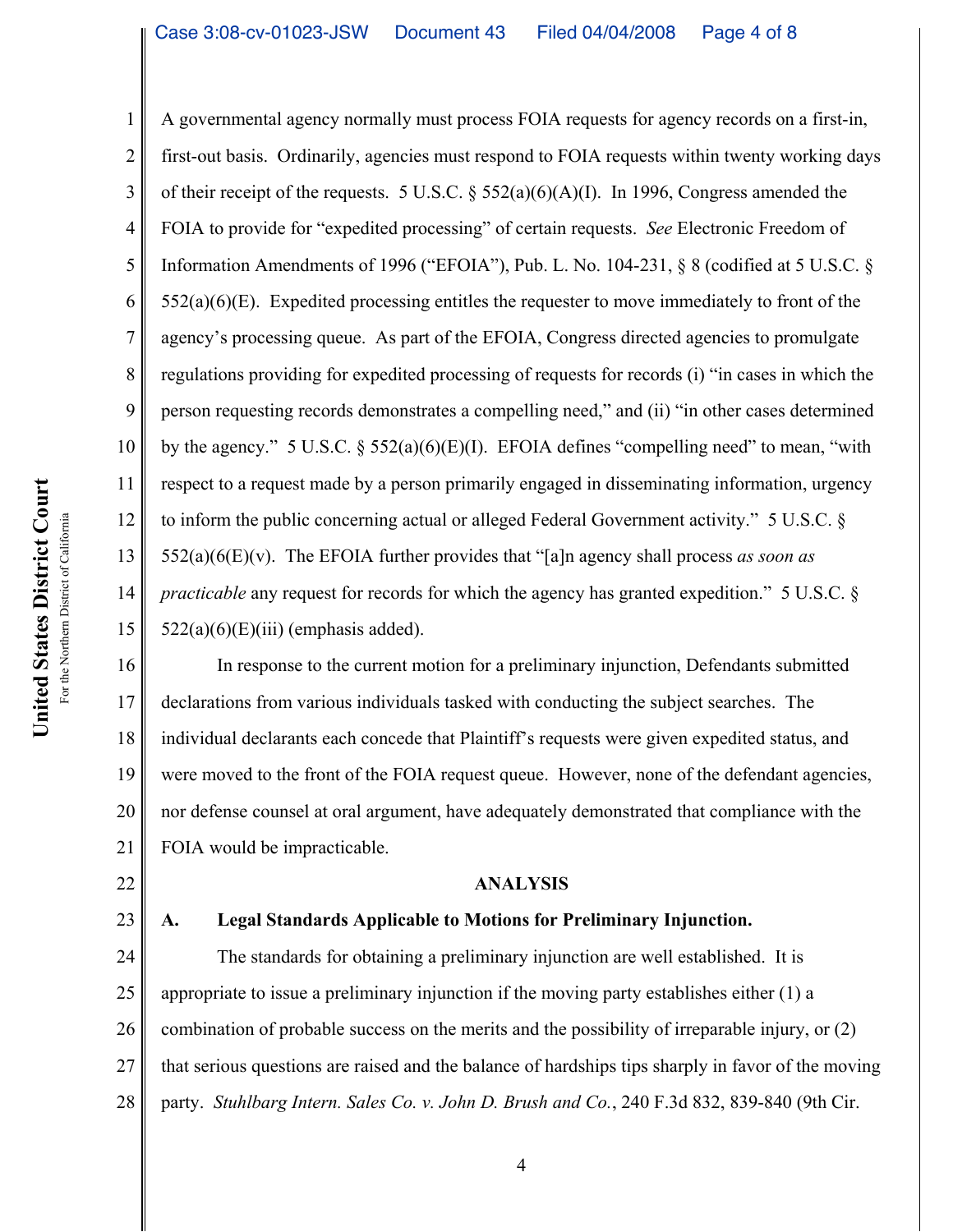1 2 3 4 5 6 7 8 9 10 11 12 2001). "'These formulations are not different tests, but represent two points on a sliding scale in which the degree of irreparable harm increases as likelihood of success on the merits decreases.'" *Associated Gen. Contractors of Calif. v. Coalition for Economic Equity*, 950 F.2d 1401, 1410 (9th Cir. 1991) (quoting *Big Country Foods, Inc. v. Board of Education*, 868 F.2d 1085, 1088 (9th Cir. 1989)). Under either formulation of the test, a party seeking a preliminary injunction always must show that a significant threat of irreparable harm exists. *American Passage Media Corp. v. Cass Communications, Inc.*, 750 F.2d 1470, 1473 (9th Cir. 1985). Thus, if the moving party cannot show irreparable harm, a court need not reach the issue of likelihood of success on the merits. *Oakland Tribune, Inc. v. Chronicle Publ'g Co.*, 762 F.2d 1374, 1376 (9th Cir. 1985). In addition, within the Ninth Circuit, the Court must also consider the public interest when it assesses the propriety of issuing an injunction. *Sammartano v. First Judicial District Court*, 303 F.3d 959, 973 (9th Cir. 2002).

13 14 15 16 17 18 Preliminary injunctive relief may not be the normal mechanism in FOIA cases. However, such relief has been found appropriate where a requesting party has established that its requests are entitled to expedited processing under the Act, and the government fails to process them in a timely manner. *See Electronic Frontier Foundation v. Office of the Director of National Intelligence ("EFF")*, 2007 U.S. Dist. LEXIS 89585, \*9 (N.D. Cal., Nov. 27, 2007) (citing cases).

19

# **B. Likelihood of Success on the Merits.**

20 21 22 23 24 25 26 27 28 The Court finds this case remarkably similar to the facts presented in *EFF, supra*, wherein Judge Illston of this Court found that Plaintiff had carried its burden of demonstrating that it is likely to prevail on the merits of its claim. In that matter, Plaintiff here made similar requests to the ODNI for the processing and release of records concerning that office's communication with telecommunications carriers and members of Congress regarding the same pending legislation. *Id.* In that matter, the Court stated that the FOIA requires each agency to promulgate regulations providing for the expedited processing of records, meaning that such requests will be handled "as soon as practicable." *Id.*, citing 5 U.S.C. § 552(a)(6)(E)(iii); 32 C.F.R. §§ 1700.12(b), (c)(2). Where an agency fails to comply with the twenty-day deadline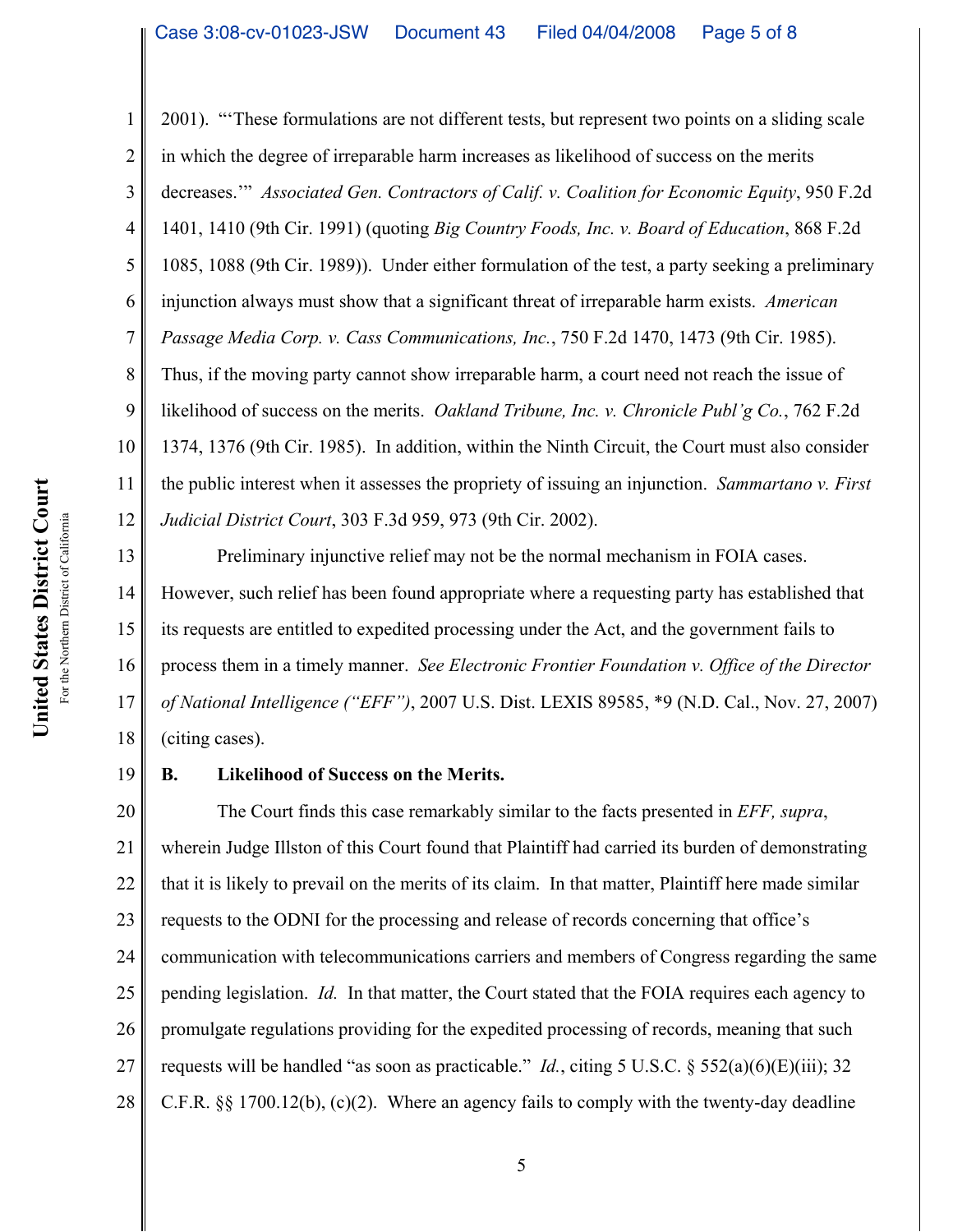applicable to a standard FOIA request, the agency "presumptively also fails to process an expedited request 'as soon as practicable.'" *Electronic Privacy Information Center v.*

3 4 5 8 9 10 11 12 *Department of Justice ("EPIC")*, 416 F. Supp. 2d 30, 39 (D.D.C. 2006). The agency may rebut the presumption by demonstrating that the twenty-day time period is "truly not practicable," but courts are not required simply to "take at face value an agency's determination that more time is necessary." *Id.* at 37, 39. The assertions made by the government to explain the delay in processing Plaintiff's requests in this case are generically applicable to all FOIA requests. Defendants' declarations and defense counsel's representations at oral argument demonstrate that expedited processing is not impracticable. The Court is satisfied that Plaintiff has met its burden to show that an expedited deadline for processing of its pending documents requests is practicable. Accordingly, the Court finds that Plaintiff is likely to prevail on the merits of its claims.

#### 13

1

2

6

7

### **C. Plaintiff Will Suffer Irreparable Harm.**

14 15 16 17 18 19 20 21 22 23 24 25 The Court finds that Plaintiff has met its burden of demonstrating that it will suffer irreparable injury in the absence of relief. The information it seeks is essential to inform the public debate over the possible FISA amendments now considered by the two houses of Congress. Although the government contends that there is a stalemate and that legislation may not be imminently forthcoming, the requested information will be rendered useless in the effort to educate the American public about the issues pertinent to the legislation if such information is produced after Congress amends the law. As this Court has found, irreparable harm can exist in FOIA cases such as this because it involves ongoing public and congressional debates about issues of vital national importance that "cannot be restarted or wound back." *Gerstein v. CIA*, 2006 WL 3462659 at \*4 (N.D. Cal., Nov. 29, 2006); *see also EPIC*, 416 S. Supp. 2d at 41 (finding an adequate showing of irreparable harm to support a preliminary injunction); *see also EFF*, 2007 U.S. Dist. LEXIS 89585 at \*19.

26 27 28 Since the Protect America Act has expired, the debate in Congress has been ongoing, and the White House continues to press the legislature for action to shield carriers from liability for their participation in the surveillance activities. On February 22, 2008, just after the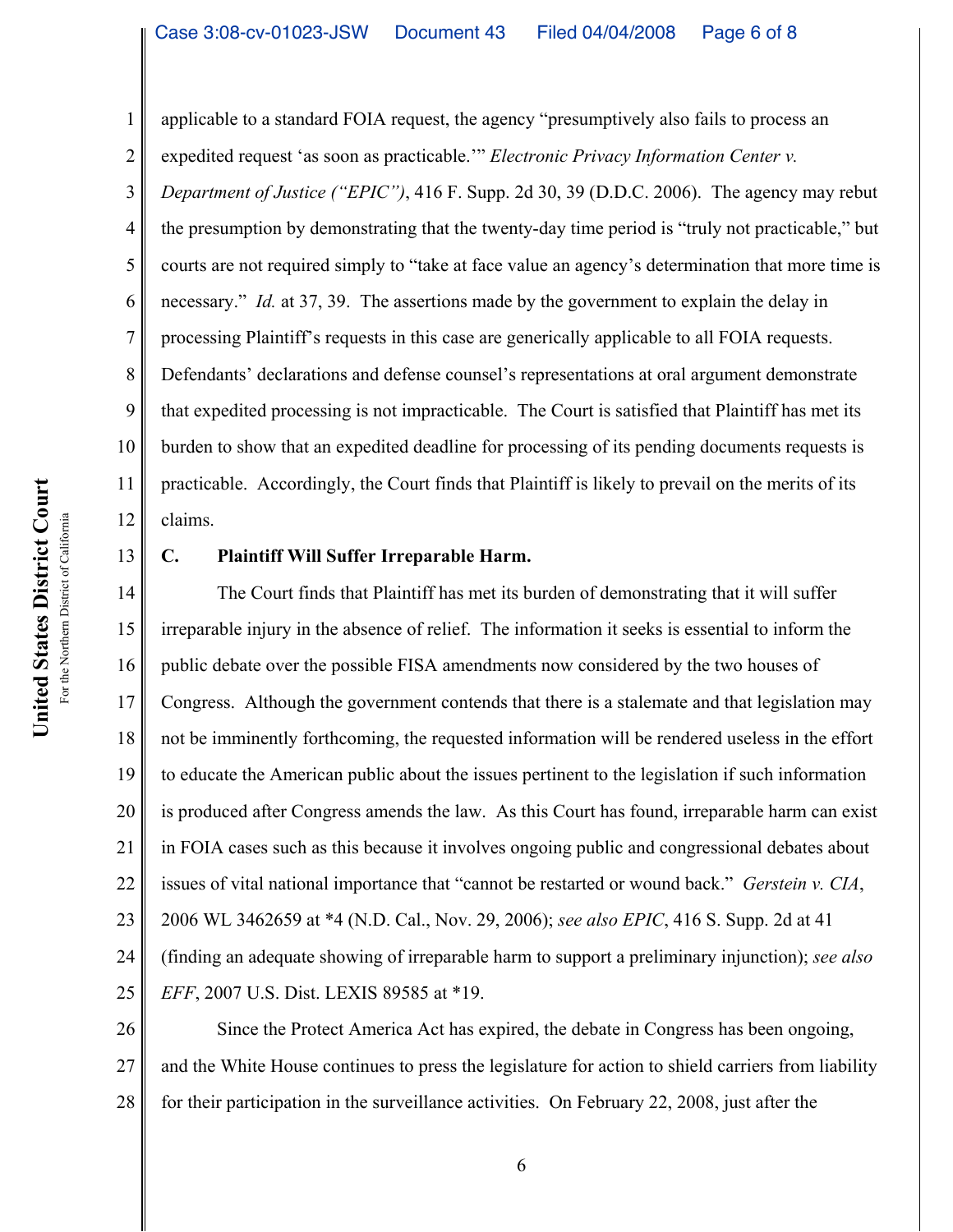4 10 11 12 13 14 expiration of the Protect America Act, the Attorney General and Director of National Intelligence wrote a letter to the chairman of the House Permanent Select Committee on Intelligence concerning the "urgent need" to amend the FISA, declaring that it is "critical to our national security that Congress acts as soon as possible" to pass the Administration's preferred version of the amendments. (Declaration of Marcia Hofmann in support of reply, Ex. C.) On March 13, 2008, the House passed another version of proposed amendments that removed language that had been approved by the Senate, and that did not provide prospective or retroactive immunity for telecommunications carriers. H.R. 3773 (with House amendment to Senate amendment). In response, also on March 13, President Bush pushed for an immediate vote on the Senate versions of the legislation, stating that members of the House "should not leave for their Easter recess without getting the Senate bill to my desk." (*Id*., Ex. D; *see also* Ex. E (Administration press release states "[i]t is time for the House Democratic leaders to get serious about our national security, put aside these partisan games, and bring the bipartisan Senate bill to a vote immediately.").)

15 16 17 18 19 20 21 22 23 24 25 26 27 28 The Court finds, just as the Court in *EFF* found, that irreparable harm exists where Congress is considering legislation that would amend the FISA and the records may enable the public to participate meaningfully in the debate over such pending legislation. *See also Leadership Conference on Civil Rights v. Gonzales*, 404 F. Supp. 2d 246, 260 (D.D.C. 2005) ("FOIA requests could have a vital impact on development of the substantive record in favor of reauthorizing or making permanent the special voting provisions of the Voting Rights Act"); *ACLU v. Department of Justice*, 321 F. Supp. 2d 24, 30 (D.D.C. 2004) ("a principle aim of plaintiff's FOIA request is to provide information for the ongoing national debate about whether Congress should renew Section 215 and other Patriot Act surveillance provisions before they expire"). Although, and perhaps because, the Court cannot predict the timing of passage of the legislation in light of the ongoing debate in the legislature and with the Administration, the Court finds that delayed disclosure of the requested materials may cause irreparable harm to a vested constitutional interest in "the uninhibited, robust, and wide-open debate about matters of

1

2

3

5

6

7

8

9